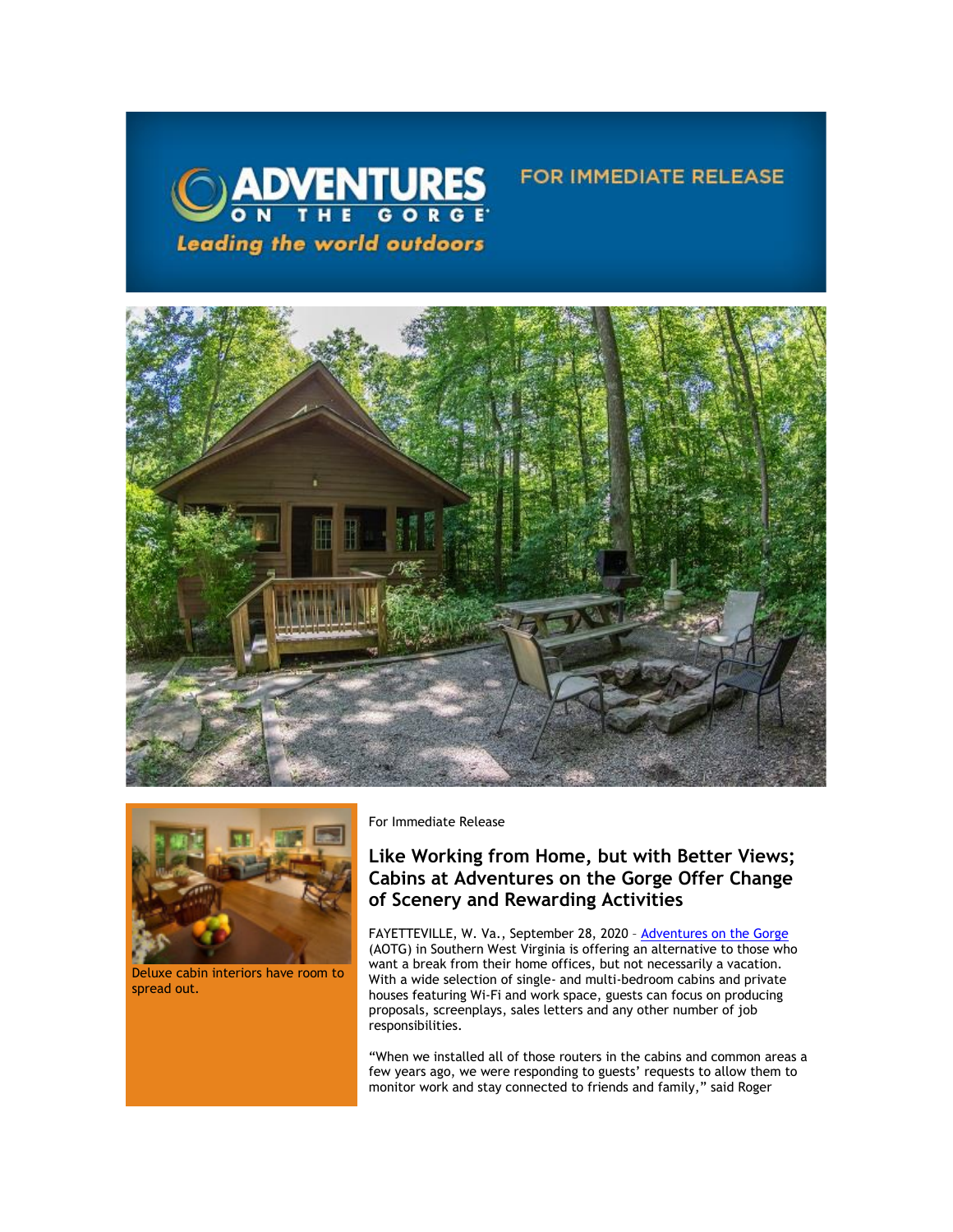

The New River Gorge is renowned for its views.

Wilson, CEO of AOTG. "Now that working remotely is a mainstay, we are happy to be prepared to offer these options for those who need a change of scenery while they make their livings."

The resort's accommodations are concentrated in a woodsy area near the rim of the famed New River Gorge where many of the [adventures,](https://click.icptrack.com/icp/relay.php?r=13370550&msgid=462530&act=5AOA&c=1378153&destination=https%3A%2F%2Fadventuresonthegorge.com%2Fadventures%2F&cf=13608&v=5a8339ee7e159775c9c45019c75d78606952779c163f8d789770599396d733d0) trip meeting areas, restaurants, retail stores and accommodations are located. Activities – after work, of course – include whitewater rafting, a ropes course, ziplining, hiking, rock climbing, fishing and biking.

[Lodging](https://click.icptrack.com/icp/relay.php?r=13370550&msgid=462530&act=5AOA&c=1378153&destination=https%3A%2F%2Fadventuresonthegorge.com%2Flodging%2F&cf=13608&v=a0a1ec07ee637c78242d3333295573a8e337130c936224b8e1d32f73fd9e88eb) options best for remote working include:

### **Sunnyside Suites**

Adjacent to the campground, these cabins feature a deck with wooded views, a kitchenette and luxurious bathroom, all within walking distance to the activities and restaurants. Of the eight units, four feature two queen-sized beds each and four a king-sized bed each. Amenities include desks, Wi-Fi and cable television.

### **Sportsman Cabins**

The 24 Sportsman Cabins are one-bedroom, one-bathroom units with three double beds, a full-size futon and either two or four twin beds. Amenities include Wi-Fi air conditioning, efficiency kitchens, picnic table and fire ring. Bedding is provided. Bath and kitchen towels are not provided.

### **Kaymoor Cabins and Kaymoor Cabin Suites**

Added to the lineup in 2017, these cabins – seven with two units and six one-bedroom suites – feature king beds, Wi-Fi, desks, step-in showers in the bathrooms and televisions. The suites will also have pull-out sleeper couches in living rooms.

#### **Outback Cabins**

Outback Cabins are available in one- and two-bedroom configurations. Amenities include full bathrooms, fully equipped kitchens, cable television with DVD player, Wi-Fi, washers and dryers, air conditioning and heat, private decks with hot tubs, picnic tables, fire rings and charcoal grills. The five one-bedroom units feature a bedroom with king bed, a loft area with two twin beds and a queen sleeper sofa in the living room. The six deluxe two-bedroomcabins are great for couples or small groups of friends with a master bedroom with king bed, upstairs bedroom with queen bed and twin bed and a queen sleeper sofa in the living room.

### **Deluxe Cabins**

Deluxe Cabins are available with two, three or four bedrooms. Amenities include a fully equipped kitchens, cable television with DVD player, Wi-Fi, washers and dryers, air conditioning and heat, private decks with hot tubs, picnic tables, fire rings and charcoal grills. The two-bedroom deluxe cabins feature master bedroom with king bed and master bathroom, loftstyle bedroom with two queen beds, twin sleeper sofa, queen sleeper sofa in the living room and a full bathroom. The three-bedroom deluxe cabins feature two master bedrooms with queen beds and a shared bathroom, loft-style bedroom with two queen bed and a queen sleeper sofa and full bathroom and a queen sleeper sofa in the living room. The four fourbedroom cabins feature two master bedrooms with queen beds and a shared bathroom, two upstairs bedrooms with queen beds, a loft with queen sleeper sofa and full bathroom and a queen sleeper sofa in the living room.

#### **Paddle House**

The Paddle House is on the rim just 50 feet from the New River Gorge National River Boundary and right next to the resort. This is a true luxury vacation rental home with a great room with a field stone gas log fireplace and a wall of windows overlooking the breathtaking Gorge. The house features a ground level master suite with king bed and master bath,